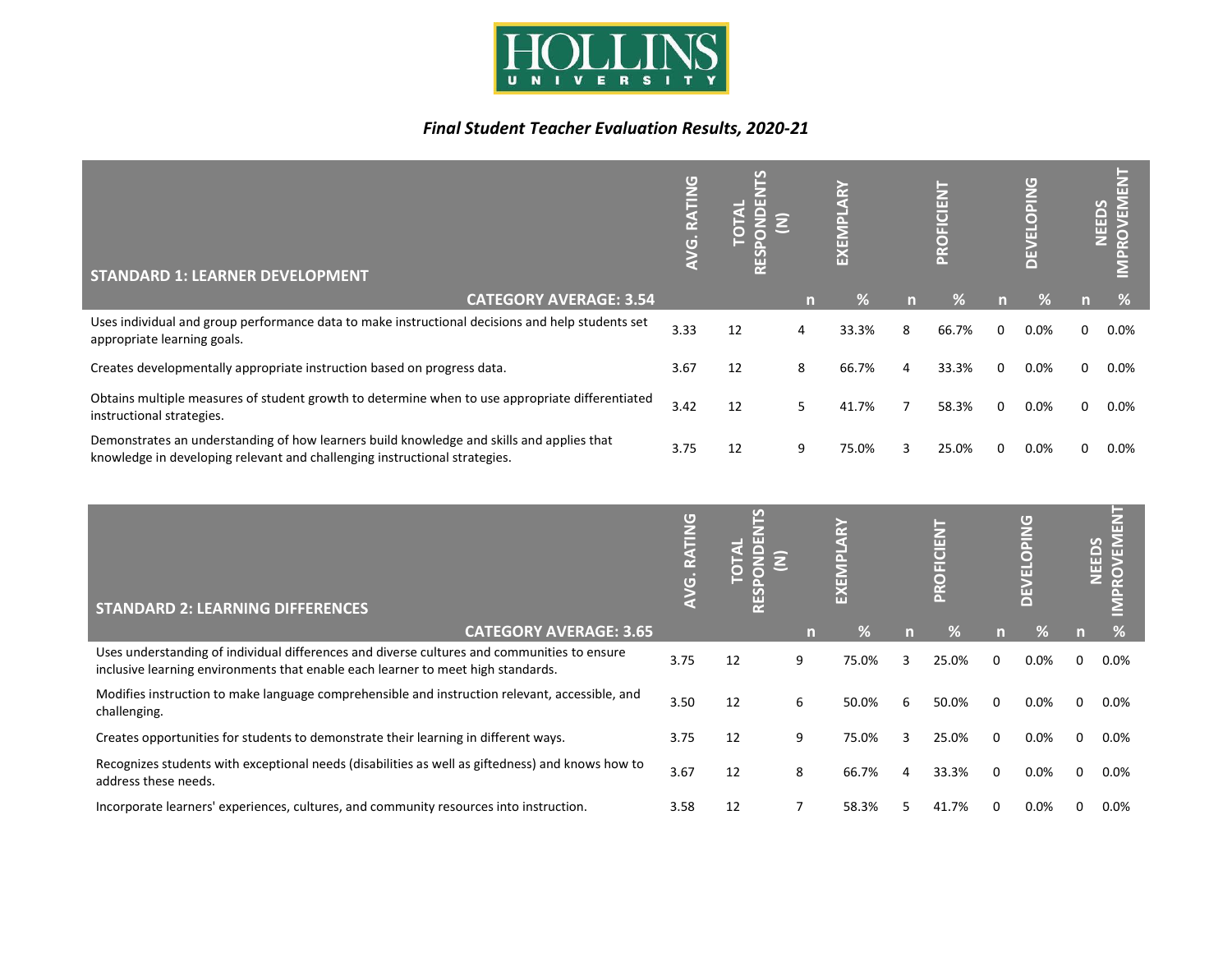| <b>STANDARD 3: LEARNING ENVIRONMENTS</b>                                                                                                                                                           | G. RATING<br>⋧ | ш  |    | EXEMI |                | <b>OFICIENT</b><br>$\tilde{R}$ |          | DPING<br>ш<br>îш<br>∩ | <b>NEEDS</b> | OVEME<br>œ |
|----------------------------------------------------------------------------------------------------------------------------------------------------------------------------------------------------|----------------|----|----|-------|----------------|--------------------------------|----------|-----------------------|--------------|------------|
| <b>CATEGORY AVERAGE: 3.67</b>                                                                                                                                                                      |                |    | n  | ℅     | n              | %                              |          | %                     |              | %          |
| Establishes clear expectations, with student input, for classroom rules and procedures early in the<br>school year and enforces them consistently and fairly.                                      | 3.42           | 12 | 6  | 50.0% | 5              | 7%<br>41                       | n        | 0.0%                  | 0            | $0.0\%$    |
| Maintains learners' attention through motivational techniques such as connecting to student<br>interests, varying instructional methods, setting high expectations, and personalizing instruction. | 3.67           | 12 | 8  | 66.7% | 4              | 33.3%                          | $\Omega$ | 0.0%                  | 0            | $0.0\%$    |
| Communicates verbally and nonverbally a climate of trust and teamwork by being fair, caring,<br>respectful, enthusiastic, and an active listener.                                                  | 3.83           | 12 | 10 | 83.3% | $\overline{2}$ | 16.7%                          | $\Omega$ | 0.0%                  | 0            | $0.0\%$    |
| Models respect for diversity through effective communication and integration of diverse cultures<br>and perspectives into the curriculum.                                                          | 3.83           | 12 | 10 | 83.3% | 2              | 16.7%                          | $\Omega$ | 0.0%                  | 0            | $0.0\%$    |
| Maximizes instructional learning time by circulating and checking for understanding with students<br>individually as well as in small groups and whole groups.                                     | 3.67           | 12 | 8  | 66.7% | 4              | 33.3%                          | $\Omega$ | 0.0%                  | 0            | $0.0\%$    |
| Develops experiences that involve learners in collaborative, project-based, and self-directed<br>learning.                                                                                         | 3.58           | 12 |    | 58.3% |                | 41                             |          | 0.0%                  |              | 0.0%       |

| <b>STANDARD 4: CONTENT KNOWLEDGE</b>                                                                                                                                                   | <b>RATIN</b><br>G |    |    | EXEN  |    | <b>OFICIENT</b><br>$\tilde{R}$ |   | Θ<br>OPING<br>ш<br>$\Box$ |   | 돊<br><b>ROVEM</b><br>NEEDS |
|----------------------------------------------------------------------------------------------------------------------------------------------------------------------------------------|-------------------|----|----|-------|----|--------------------------------|---|---------------------------|---|----------------------------|
| <b>CATEGORY AVERAGE: 3.59</b>                                                                                                                                                          |                   |    | n  | ℅     | n  | ℅                              | m | ℅                         |   | ℅                          |
| Has a deep knowledge of student content standards and learning progressions in the discipline(s)<br>s/he teaches and identifies common misconceptions particular to the unit of study. | 3.42              | 12 | 5. | 41.7% |    | 58.3%                          | 0 | $0.0\%$                   | 0 | $0.0\%$                    |
| Links content with past and future learning experiences, other subject areas, and real-world<br>experiences and applications.                                                          | 3.58              | 12 | 7  | 58.3% | 5. | 41.7%                          | 0 | 0.0%                      | 0 | $0.0\%$                    |
| Uses supplementary resources and technologies effectively to ensure accessibility and relevance for<br>all learners.                                                                   | 3.67              | 12 | 8  | 66.7% |    | 33.3%                          | 0 | 0.0%                      |   | $0.0\%$                    |
| Effectively uses multiple representations and explanations that capture key ideas in the discipline.                                                                                   | 3.58              | 12 | 7  | 58.3% | 5. | 41.7%                          | 0 | $0.0\%$                   | 0 | $0.0\%$                    |
| Creates opportunities for students to learn, practice, and master academic language in their<br>content.                                                                               | 3.55              | 12 | 6  | 50.0% |    | 41.7%                          | 0 | 0.0%                      | 0 | $0.0\%$                    |
| Engages learners to question and to analyze ideas from diverse perspectives to reach higher levels<br>of learning.                                                                     | 3.75              | 12 | 9  | 75.0% |    | 25.0%                          | 0 | 0.0%                      |   | $0.0\%$                    |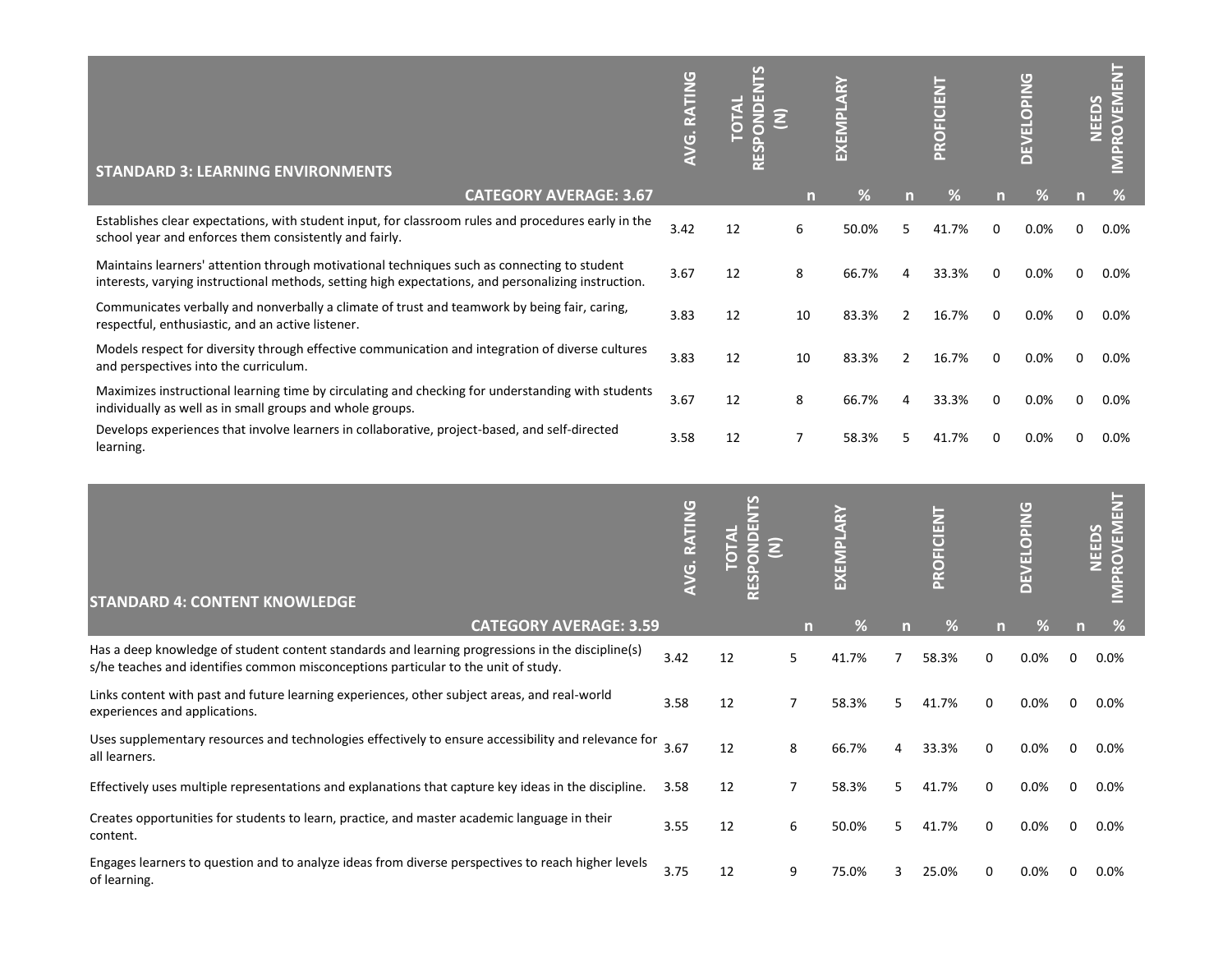| <b>STANDARD 5: APPLICATION OF CONTENT</b>                                                                                                                                                                   | σ<br>G | Ξ<br><b>RES</b> |   | EXEN  |    | CIENT<br>F<br>$\overline{C}$<br>Ě |   | <b>PING</b><br><b>LTL</b><br>ш<br>$\Box$ |     | $\mathbf{F}$<br>NEEDS<br>ó |
|-------------------------------------------------------------------------------------------------------------------------------------------------------------------------------------------------------------|--------|-----------------|---|-------|----|-----------------------------------|---|------------------------------------------|-----|----------------------------|
| <b>CATEGORY AVERAGE: 3.58</b>                                                                                                                                                                               |        |                 |   | Y.    | n  | $\%$                              |   | ۷o                                       |     | %                          |
| Integrates key content and facilitates students' use of higher level thinking skills in instruction.<br>Implements projects that guide learners in analyzing the complexities of an issue or question using | 3.58   | 12              |   | 58.3% |    | 41.7%                             |   | 0.0%                                     | - 0 | $0.0\%$                    |
| perspectives from varied disciplines and cross-disciplinary skills.                                                                                                                                         | 3.42   | 12              | 6 | 50.0% | 5. | 41.7%                             |   | $0.0\%$                                  | - 0 | $0.0\%$                    |
| Develops learners' perspective and communication skills by targeting information to different<br>audiences and purposes.                                                                                    | 3.58   | 12              |   | 58.3% | 5. | 41.7%                             | 0 | $0.0\%$                                  | - 0 | $0.0\%$                    |
| Engages learners in generating and evaluating new ideas and novel approaches, seeking inventive<br>solutions to problems, and developing original work.                                                     | 3.67   | 12              | 8 | 66.7% | 4  | 33.3%                             | 0 | $0.0\%$                                  | - 0 | $0.0\%$                    |
| Uses digital and interactive technologies efficiently and effectively to achieve specific learning goals.                                                                                                   | 3.67   | 12              | 8 | 66.7% |    | 33.3%                             |   | $0.0\%$                                  | - 0 | $0.0\%$                    |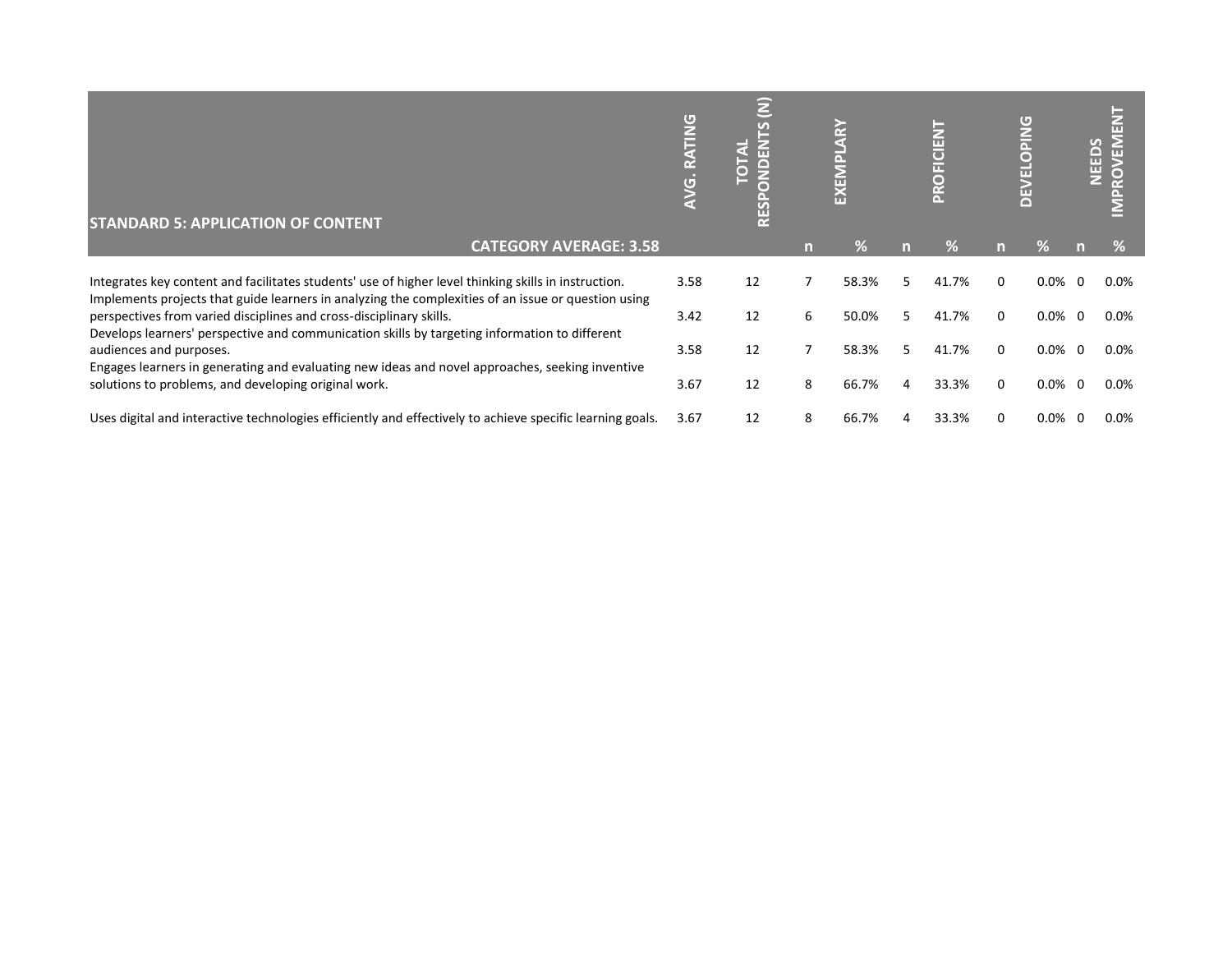| <b>STANDARD 6: ASSESSMENT</b>                                                                                                                                               | <b>ATING</b><br>VG.RZ | 띥  |    | EXEN  |               | PROFICIENT |    | DAING<br>$\mathbf{H}$<br>$\overline{\phantom{a}}$ |   | ш<br><b>NEEDS</b><br>ш |
|-----------------------------------------------------------------------------------------------------------------------------------------------------------------------------|-----------------------|----|----|-------|---------------|------------|----|---------------------------------------------------|---|------------------------|
| <b>CATEGORY AVERAGE: 3.61</b>                                                                                                                                               |                       |    | n  | ℅     | n             | %          | m. | ℅                                                 | n | %                      |
| Understands the differences between formative and summative assessments and uses both forms<br>to support, verify, and document learning.                                   | 3.83                  | 12 | 10 | 83.3% | $\mathcal{P}$ | 16.7%      | 0  | 0.0%                                              | 0 | 0.0%                   |
| Provides students with effective descriptive feedback to guide their progress.                                                                                              | 3.50                  | 12 | 6  | 50.0% | 6             | 50.0%      | 0  | 0.0%                                              | 0 | 0.0%                   |
| Provides learners with multiple ways of demonstrating knowledge and skill as part of the<br>assessment process.                                                             | 3.75                  | 12 | 9  | 75.0% | 3             | 25.0%      | 0  | 0.0%                                              | 0 | 0.0%                   |
| Prepares all learners for the demands of particular assessment formats and makes appropriate<br>accommodations in assessments or testing conditions.                        | 3.75                  | 12 | 9  | 75.0% | 3             | 25.0%      | 0  | 0.0%                                              | 0 | 0.0%                   |
| Knows how to analyze assessment data to understand patterns and gaps in learning, to guide<br>planning and instruction, and to provide meaningful feedback to all learners. | 3.50                  | 12 | 6  | 50.0% | 6             | 50.0%      | O  | 0.0%                                              | 0 | 0.0%                   |
| Engages learners in analyzing their own achievement and helps them set goals for their own<br>learning.                                                                     | 3.33                  | 12 | 6  | 50.0% |               | 33.3%      |    | 0.0%                                              |   | 0.0%                   |

| <b>STANDARD 7: PLANNING FOR INSTRUCTION</b>                                                                                     | G    |    |   | EXEN  |   | <b>CIENT</b><br><b>PROFI</b> |   | <b>OPING</b><br>ш<br>ш<br>$\Box$ |   | ш<br>ROVEM<br>NEEDS |
|---------------------------------------------------------------------------------------------------------------------------------|------|----|---|-------|---|------------------------------|---|----------------------------------|---|---------------------|
| <b>CATEGORY AVERAGE: 3.66</b>                                                                                                   |      |    |   | ℅     |   |                              |   | ℅                                |   |                     |
| Works individually and collaboratively to align lesson objectives to the school's curriculum and<br>student learning needs.     | 3.67 | 12 | 8 | 66.7% |   | 33.3%                        | 0 | $0.0\%$                          |   | $0.0\%$             |
| Plans and paces curricula effectively to achieve diverse students' learning goals.                                              | 3.75 | 12 | 9 | 75.0% | 3 | 25.0%                        | 0 | $0.0\%$                          | 0 | 0.0%                |
| Applies technological, pedagogical, and content knowledge to plan engaging and authentic<br>differentiated instruction.         | 3.67 | 12 | 8 | 66.7% |   | 33.3%                        | 0 | $0.0\%$                          |   | 0.0%                |
| Uses formative and summative assessment data to guide and adjust instruction and planning.                                      | 3.67 | 12 | 8 | 66.7% | 4 | 33.3%                        | 0 | $0.0\%$                          |   | 0.0%                |
| Develops appropriate long- and short-range plans and adapts plans to meet individual<br>students/needs and to enhance learning. | 3.55 | 12 | 6 | 50.0% | 5 | 41.7%                        | 0 | $0.0\%$                          |   | 0.0%                |
| Scaffolds learners' development of new knowledge by connecting it to prior learner knowledge and<br>learner interests.          | 3.67 | 12 | 8 | 66.7% |   | 33.3%                        | 0 | $0.0\%$                          |   | $0.0\%$             |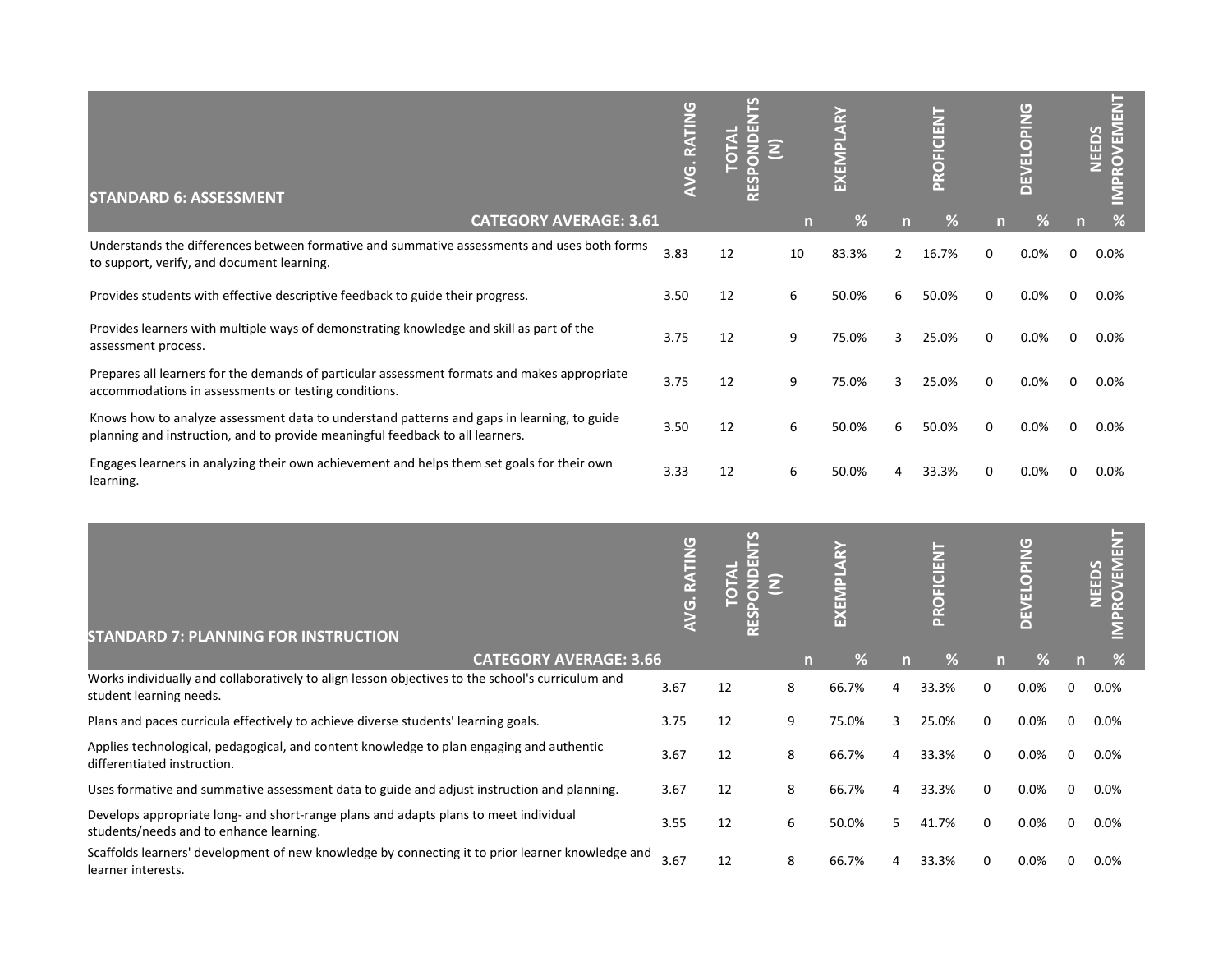| <b>STANDARD 8: INSTRUCTIONAL STRATEGIES</b>                                                                                                                                                                                         | G<br>AVG. RATIN    | <b>PL</b><br>깉<br><b>TOTAL</b><br>RESPOND | Ξ                      | EXEMPLARY |   | PROFICIENT |             | <b>EVELOPING</b><br>$\Box$ |             | <b>IMPROVEMENT</b><br>NEEDS |
|-------------------------------------------------------------------------------------------------------------------------------------------------------------------------------------------------------------------------------------|--------------------|-------------------------------------------|------------------------|-----------|---|------------|-------------|----------------------------|-------------|-----------------------------|
| <b>CATEGORY AVERAGE: 3.65</b>                                                                                                                                                                                                       |                    |                                           | $\mathsf{n}$           | %         | n | %          | n           | %                          | n           | $\%$                        |
| Varies his/her role in the instructional process (e.g. instructor, facilitator, coach, audience) in<br>relation to content and the needs of the learners.                                                                           | 3.75               | 12                                        | 9                      | 75.0%     | 3 | 25.0%      | $\mathbf 0$ | 0.0%                       | 0           | 0.0%                        |
| Asks questions to stimulate discussion that serves different purposes (e.g. probing for<br>understanding, helping learners articulate their ideas and thinking processes, stimulating curiosity,<br>and helping learners question). | 3.67               | 12                                        | 8                      | 66.7%     | 4 | 33.3%      | 0           | 0.0%                       | 0           | 0.0%                        |
| Builds upon students' existing knowledge and skills to differentiate instruction for diverse learners.                                                                                                                              | 3.67               | 12                                        | 8                      | 66.7%     | 4 | 33.3%      | 0           | 0.0%                       | $\mathbf 0$ | 0.0%                        |
| Engages students in active learning and in the development of critical, creative, and collaborative<br>thinking in solving real-world problems using interdisciplinary themes.                                                      | 3.58               | 12                                        | $\overline{7}$         | 58.3%     | 5 | 41.7%      | $\mathbf 0$ | 0.0%                       | 0           | 0.0%                        |
| Reinforces learning goals consistently throughout lessons through assessments, activities, and<br>teaching methods.                                                                                                                 | 3.58               | 12                                        | $\overline{7}$         | 58.3%     | 5 | 41.7%      | 0           | 0.0%                       | 0           | 0.0%                        |
| Uses a variety of instructional strategies and resources to assess and to reach all learners.                                                                                                                                       | 3.67               | 12                                        | 8                      | 66.7%     | 4 | 33.3%      | 0           | 0.0%                       | 0           | 0.0%                        |
| Evaluates the effectiveness, quality, and accuracy of instructional technology resources to enhance<br>student content knowledge and skill development in digital literacy.                                                         | 3.67               | 12                                        | 8                      | 66.7%     |   | 33.3%      | $\mathbf 0$ | 0.0%                       | $\mathbf 0$ | 0.0%                        |
|                                                                                                                                                                                                                                     |                    |                                           |                        |           |   |            |             |                            |             |                             |
|                                                                                                                                                                                                                                     | <b>AVG. RATING</b> | <u>FS</u><br>RESPONDEN<br><b>TOTAL</b>    | $\widehat{\mathsf{z}}$ | EXEMPLARY |   | PROFICIENT |             | <b>EVELOPING</b>           |             | IMPROVEMENT<br><b>NEEDS</b> |
| STANDARD 9: PROFESSIONAL LEARNING AND ETHICAL PRACTICE                                                                                                                                                                              |                    |                                           |                        |           |   |            |             |                            |             |                             |
| <b>CATEGORY AVERAGE: 3.67</b>                                                                                                                                                                                                       |                    |                                           | $\mathsf{m}$           | %         | n | %          | n           | %                          | n           | %                           |
| Participates in professional growth opportunities aimed at personal, student, and school<br>enhancement.                                                                                                                            | 3.67               | 12                                        | 8                      | 66.7%     | Δ | 33.3%      | $\mathbf 0$ | 0.0%                       | 0           | 0.0%                        |
| Uses data from a variety of sources within and outside the school to analyze and reflect on<br>instructional practice and its impact on student outcomes.                                                                           | 3.50               | 12                                        | 6                      | 50.0%     | 6 | 50.0%      | 0           | 0.0%                       | $\mathbf 0$ | 0.0%                        |
| Creates relevant learning experiences for a diverse range of students using knowledge of cultural,<br>ethnic, gender, and learning differences.                                                                                     | 3.67               | 12                                        | 8                      | 66.7%     |   | 33.3%      | 0           | 0.0%                       | 0           | 0.0%                        |